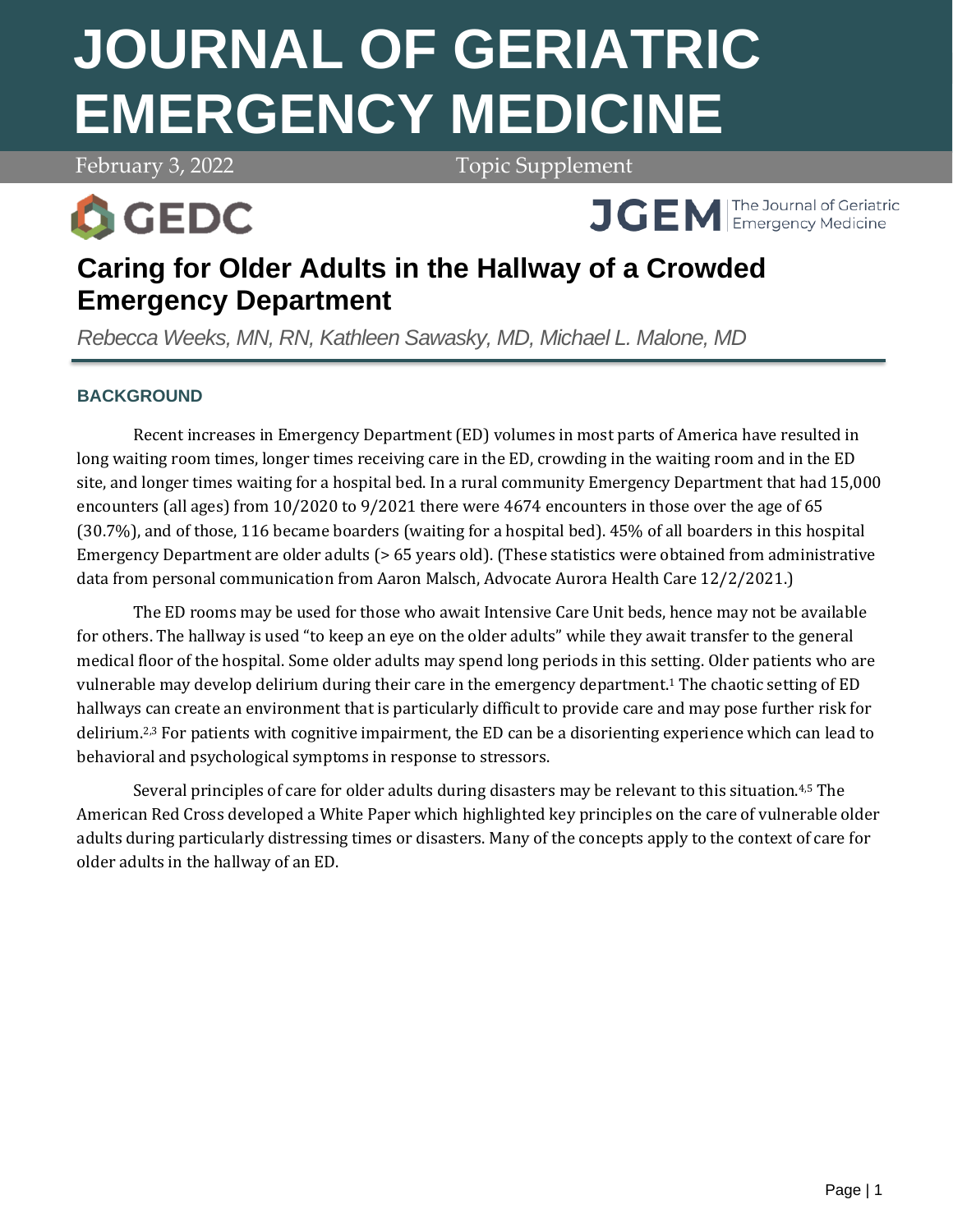#### **Six Practical Suggestions to Improve ED Care of Older Patients in the Hallway:**

#### **1. Acknowledge the situation and remain empathetic.**

- Keep the patient and family up to date on the delay and the current status of the situation. Providing reassurance that we are working on the situation may help to decrease their anxiety.
- Assessment of those with dementia can be difficult and cognitive impairment may be underestimated. Remember that all behaviors have meaning. Use the term "distressed" as opposed to "agitated."

#### **2. Deploy delirium prevention strategies.**

- Consider using sensory support devices such as hearing aids, voice amplification devices, or eyeglasses; promote orientation; provide therapeutic activities such as crosswords, word searches, sudoku, coloring sheets, playing cards, books, or magazines.
- Screen for delirium and recognize risk for delirium.
- Promote rest by keeping the ED environment as quiet as possible.
- Verbally reorient the patient during caregiving.
- Provide meaningful activities. Consider the use of physical therapy and mobility aids.
- Encourage the individual to keep their eyeglasses on and hearing aids in place. If the patient does not have their hearing aids with them, use a hearing amplifier which is a low-cost alternative to use in the ED, is easy to clean between uses, and has replaceable headsets.
- Provide ear plugs, eye shades and warm herbal tea/milk to promote restful sleep.
- Avoid missing dosages of baseline medication for chronic conditions.
- Those who develop delirium may be at particular risk for receiving psychotropic medications while in the hallway. Try to consider the entire context of the situation before prescribing such medications.
- Recognize signs of distress, anxiety, or confusion. Implement non- pharmacological strategies to assess their needs, redirect the individual's attention to calm them down. Refer to the GED collaborative (https://gedcollaborative.com/resources/cognitive-and-behavioral-disorders/)<sup>6</sup> for additional evidence-based resources.
- Consider the use of volunteers (if able) to assist with activities, reorientation, and providing comfort to the older adults who are boarding.

#### **3. Consider providing a comfortable chair or recliner, as an option to a stretcher.**

- The standard ED stretcher may not be the best place for a patient who is waiting for hours in the ED. In fact, they can pose significant risks to patients such as pressure injuries, inherent mobility restriction and delirium.
- A recliner may be a first line choice as it takes up less space, promotes upright positioning, promotes safe swallowing, and does not encourage patient to lay in bed.
- While safety is of great concern, the overall goal is that the older adult should remain free of physical restraint during the ED visit.

#### **4. Promote comfort and dignity. 7,8**

- Offer a warm blanket, extra pillows, snacks, water, and personal care items.
- Provide access to food and meals.
- Privacy of your interactions is important. d. Maintain the dignity and privacy of the patient while attending to their needs (personal and informational).
- Ensure toileting is offered at routine and frequent intervals to avoid discomfort or incontinence. Assess the patient's need for assistance with their self- cares. Help the patient to the bathroom if able.
- Avoid excessive noise/traffic in the hallway. Keep the patient away from the busiest areas of the ED, such as elevator, lobby, or trauma/ambulance bay, if possible.
- Consider offering a variety of items to enhance comfort, for example a Comfort Menu and Comfort Cart.<sup>7</sup>
- Encourage family to visit, particularly caregivers. (Follow local policies on visitors.)
- Support the family caregiver during their visit. (Provide comfort for them, as well)
- **5. Reassess the patient over time**. Individual's needs will change throughout the day and night. Likewise, their response to treatment will need to be monitored during their initial course. Delirium screening may be warranted, given that the context of the care may precipitate delirium. Consider a screening tool such as bCAM and other resources which can be found at the GED collaborative link [\(https://gedcollaborative.com/resources/cognitive-and-behavioral-disorders/\)](https://gedcollaborative.com/resources/cognitive-and-behavioral-disorders/).<sup>6</sup> Resources for screening for and managing patients with dementia in the ED can be found at the GED collaborative link [\(https://gedcollaborative.com/resources/cognitive-and-behavioral-disorders/\)](https://gedcollaborative.com/resources/cognitive-and-behavioral-disorders/). 6
- **6. Prioritize older patients for hospital rooms and re-assess/address the systems-based barriers to optimal patient flow**. 9 There may be handoffs in care during the time waiting in the hallway. Make sure that care transitions integrate the individuals' unique needs while in the ED.